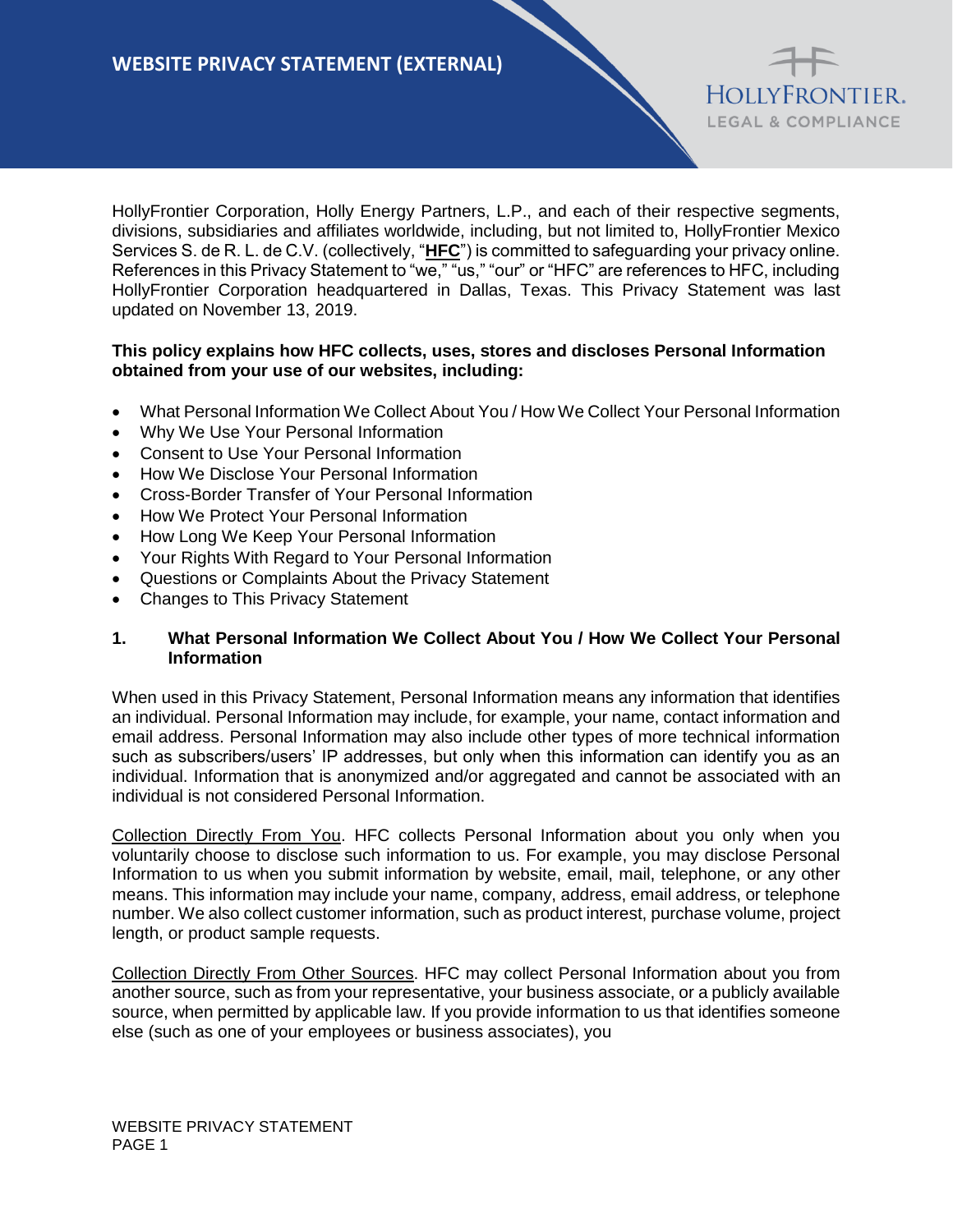acknowledge that you are authorized to disclose that person's Personal Information to us and that, without taking any further steps, we may collect, use, store, and disclose that Personal Information as described in this Privacy Statement as if it were disclosed to us directly by such other person.

Collection Directly Through Automatic Means. HFC collects certain information through automatic means. HFC may use "cookies" and other technologies on this website to collect information about your activity on our website, make your visit more user friendly, deliver meaningful content to you, and analyze and improve the functioning of the website. Cookies are text information files that your web browser places on your computer when you visit a website. The information collected through our website may include location, IP address, browser type, device data, preferences and settings, content viewed, content provided by user, and time spent on the website. You can manage or disable cookies at any time by adjusting your browser settings. Please see our "Cookies Policy" located at www.hollyfrontier.com for more information on our use of cookies and how to disable them.

## **2. Why We Use Your Personal Information**

Services: We collect your Personal Information so that we may provide our services to you. This includes communicating you about our services, performing a contract with you, enhancing the services we offer, improving the features and performance of our websites, performing administrative functions related to the services, or other activities related to our provision of services.

Marketing: We may also collect your Personal Information for direct marketing or to contact you about events or programs that are of interest to you, all based on your consent which you may withdraw at any time as described in Section 3 below.

Research: We may use your information for research related to the development of products and services, customer satisfaction, marketing, or other research purposes, to the extent permitted by law.

Recruiting: We may use the Personal Information that you voluntarily disclose to us for purposes of recruiting, evaluating, hiring, and promoting personnel.

Contractual Obligations: We collect your Personal Information so that we may provide our services to you and communicate with you about our services. This includes entering into or performing a contract with you, providing you with information about our services, or responding to inquiries.

Legal Obligations: We will use or process Personal Information as necessary for compliance with our legal and regulatory obligations, including responding to legal process, investigating complaints or potentially illegal activities, defending ourselves from claims against us, or satisfying any audit or government reporting obligations and requests.

Monitoring, Enforcement and Legal Requests: HFC reserves the right at all times to monitor, review, retain, and/or disclose any information as necessary to satisfy any applicable law, regulation, legal process, or governmental request or to cooperate with law enforcement and other parties and/or authorities in investigating a claim of illegal activity, or as otherwise permitted by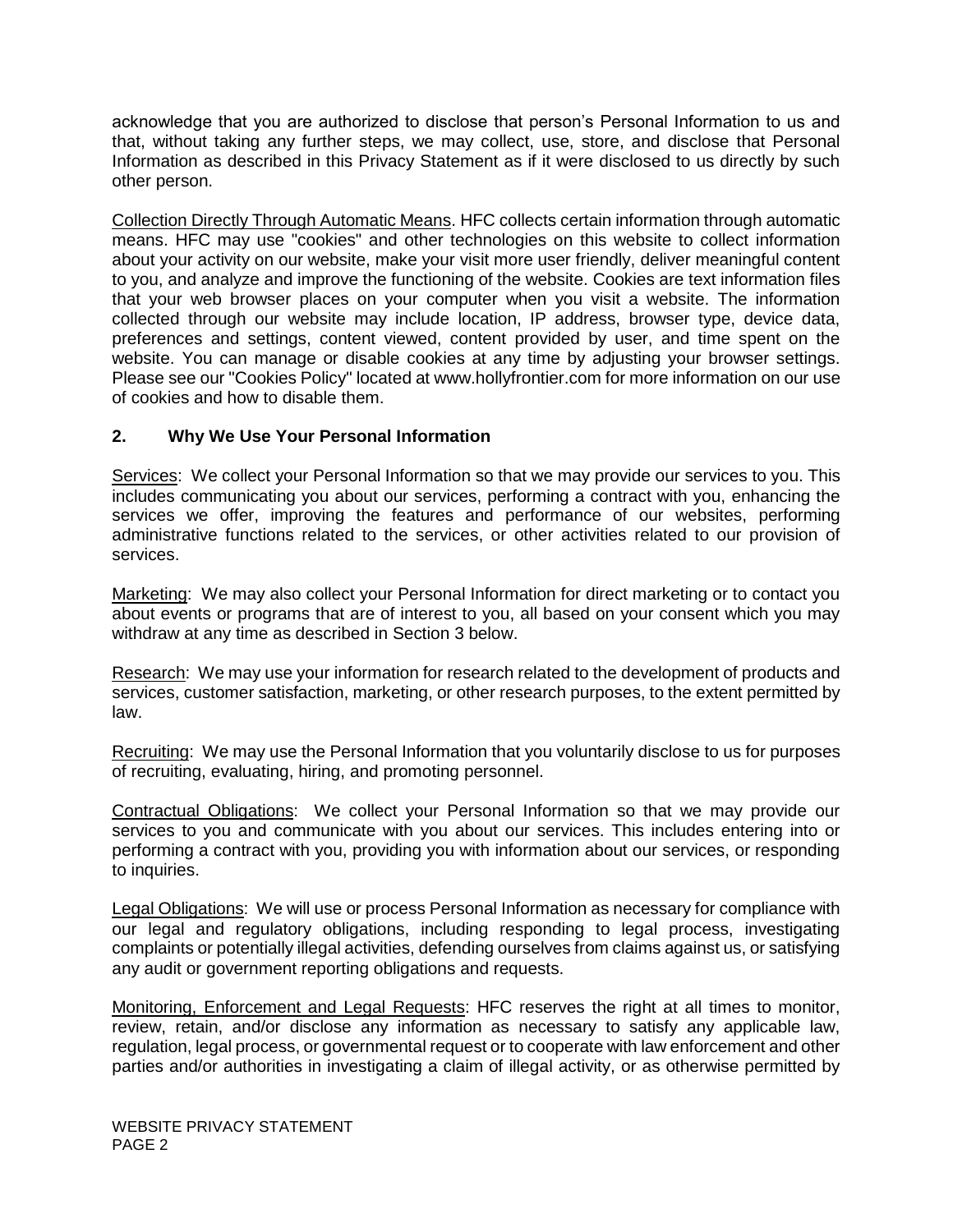applicable law. We may use your Personal Information to protect the rights, safety, and property of HFC, customers, and website visitors.

Operations and Other Legitimate Interests: We may process your Personal Information for any other legitimate interests, to the extent permitted by law, not described above. These interests may include analyzing use of our website or services, improving our website and its content, fulfilling our obligations to our customers and others, and managing our customer and vendor relationships.

## **3. Consent to Use Your Personal Information**

Consent: When you use our websites, you consent to the use of your Personal Information by HFC in the manner specified in this Privacy Statement. You may withdraw your consent, subject to legal or contractual restrictions and reasonable notice; however, without your consent, we may limit the services or products we are able to provide to you. Personal Information You have the option to withdraw your consent at any time by contacting us at [dataprivacy@hollyfrontier.com].

Other Uses: We may process your Personal Information for other reasons as permitted by law.

## **4. How We Disclose Your Personal Information**

We will not sell, trade or rent your Personal Information to third parties. However, we may share your Personal Information as follows:

Within HFC: We will share Personal Information within HFC and across offices for the legal and legitimate purposes described above in this Privacy Statement.

Service providers: We will also share your Personal Information with third party service providers and business partners that perform services for us and who are obligated to secure the information, such as information technology service providers, suppliers, contractors, consultants, and analytics or marketing providers.

As permitted or required by law: We may disclose Personal Information as required by a court order or any other legal or regulatory requirement, including in response to requests from public and government authorities, or to protect our rights, privacy, safety, or property. We may also disclose your Personal Information to our accountants, auditors, agents and lawyers in connection with the enforcement or protection of our legal rights or as permitted by applicable law.

Business transactions: We may disclose Personal Information to a third party in connection with a sale or transfer of business or assets, an amalgamation, re-organization or financing of parts of our business. However, in the event the transaction is completed, your Personal Information will remain protected by applicable laws.

The recipients of your Personal Information may be located outside of the jurisdiction where you reside. Please see Section 5 (Cross-Border Transfers) below for more information about how we protect your Personal Information transferred outside your jurisdiction.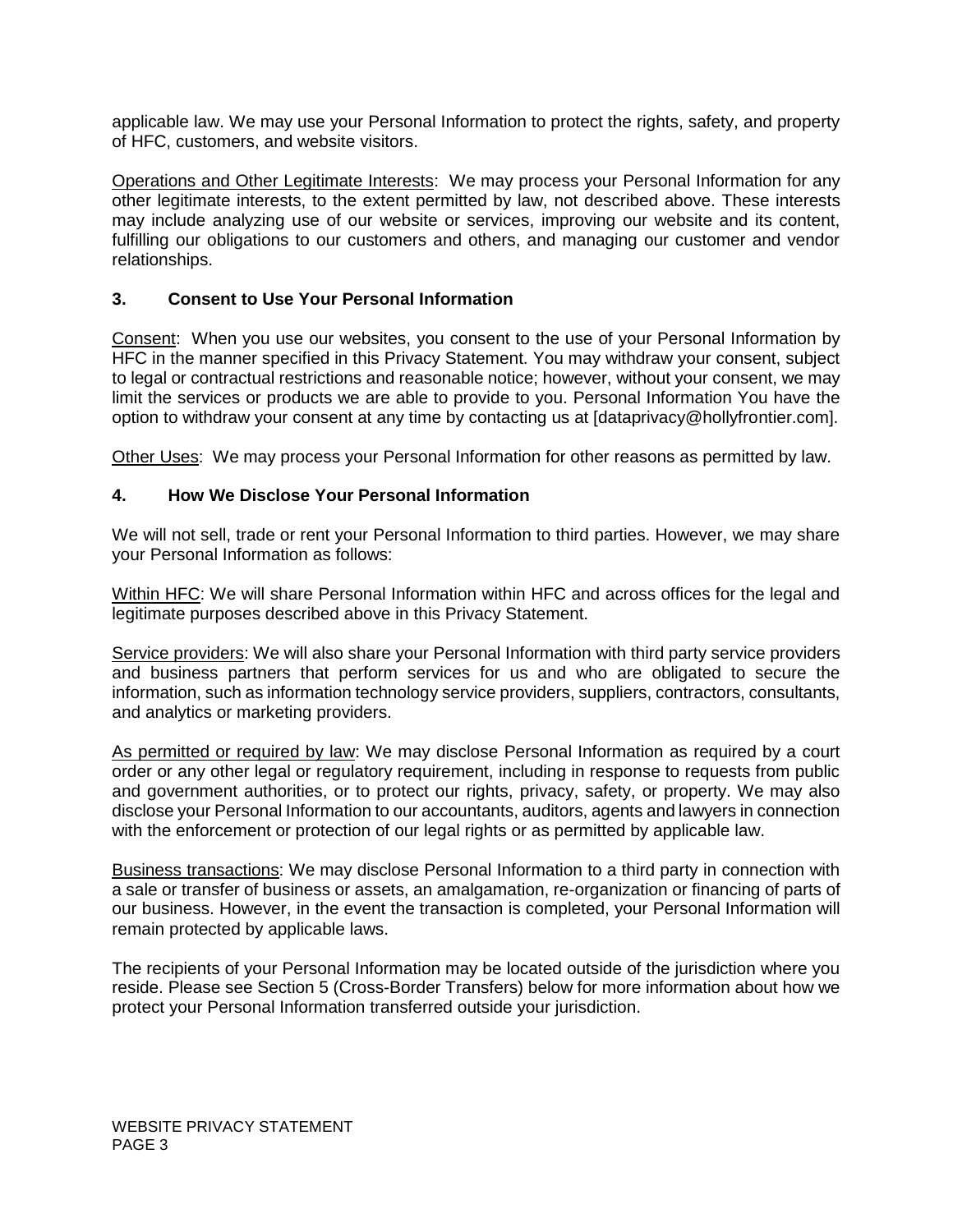# **5. Cross-Border Transfer of Your Personal Information**

We may share your Personal Information outside of the jurisdiction where you reside, in which case your information may be disclosed in order to satisfy our legal or business obligations under the laws of those government authorities in foreign jurisdictions. By accessing our websites, you agree to such cross border transfer of your Personal Information. In accordance with U.S. laws, and laws in applicable foreign jurisdictions, we will use reasonable measures to ensure the security and integrity of your Personal Information that we gain access to from your use of our websites. Where required by law, we will also ensure you have access to your Personal Information and the means for requesting modification, transmission or deletion of that Personal Information.

# **6. How We Protect Your Personal Information**

Security: We take reasonable administrative and technical measures, consistent with standard industry practices and applicable law, to protect Personal Information from misuse, interference, corruption, and unauthorized deletion, access, modification or disclosure. Any Personal Information provided to HFC is treated with care and discretion. When Personal Information is shared with third parties, HFC will limit access to such Personal Information, or obtain assurances, by contract where possible, from third parties to safeguard your information.

Transmission Errors or Unauthorized Acts: Unfortunately, no data transmission over the Internet can be guaranteed to be 100% secure. As a result, while we strive to protect your Personal Information, HFC cannot guarantee or warrant the security of any information you transmit to us and you do so at your own risk. HFC will not be liable for disclosures of your Personal Information due to errors in transmission or unauthorized acts of third parties.

# **7. How Long We Keep Your Personal Information**

We will keep your Personal Information in accordance with all applicable laws and will dispose of it when we no longer expect to need it for any legal and legitimate purpose. At the appropriate time, we will take reasonable steps to destroy your Personal Information in a safe manner.

# **8. Your Rights With Regard To Your Personal Information**

Subject to applicable law, you may have certain rights regarding Personal Information we have collected about you. These rights may include the right to (i) request access to the Personal Information we have collected about you, (ii) update or correct such information if you believe there is an inaccuracy, (iii) restrict the processing of your Personal Information, (iv) request deletion of your Personal Information, (v) object to our use of your Personal Information, or (vi) request transmission of your Personal Information to another data controller. If you would like to exercise any of these rights provided under local law, please contact us at dataprivacy@hollyfrontier.com.

# **9. Privacy Rights of Certain US Residents**

If you are a Nevada resident, California resident, or a resident of another state with similar privacy rights, you have the right to request information from us regarding the categories of personal information that we collect and, if applicable, the manner in which we share certain categories of personal information with third parties, in addition to the rights set forth above. Under applicable